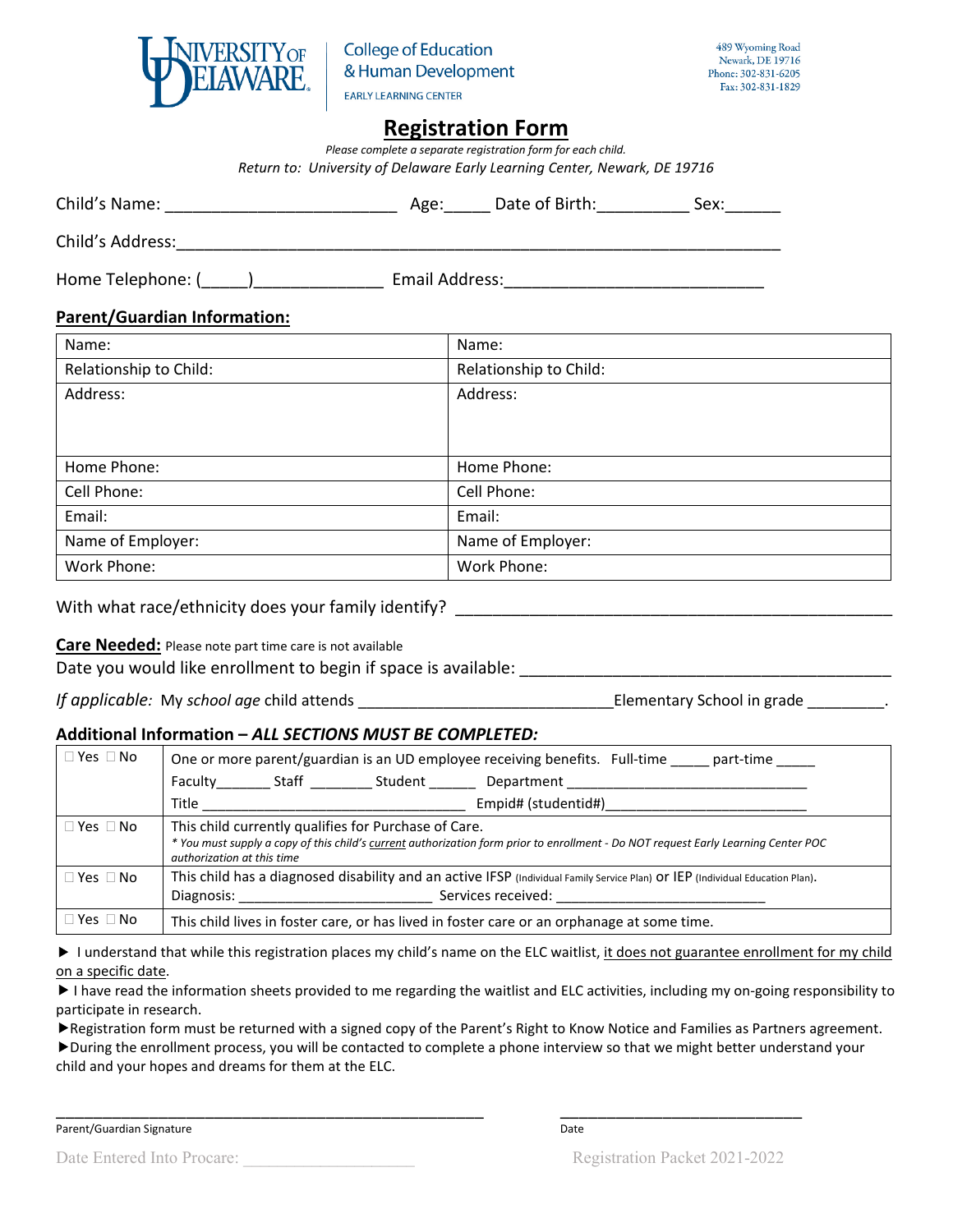

## **RIGHT TO KNOW NOTICE**

Under the Delaware Code you are entitled to inspect, at any time, the active record and complaint files of any licensed child care facility. To review a child care facility record, contact:

> Office of Child Care Licensing 3411 Silverside Road Concord Plaza Hagley Building Wilmington, DE 19810 302-832-5822

You may also view substantiated complaints and compliance review histories by visiting the Office of Child Care Licensing's child care search a[t https://education.delaware.gov/families/occl/child\\_care\\_search/.](https://education.delaware.gov/families/occl/child_care_search/)"

I acknowledge that I have received notice of a Parents Right to Know as part of the application packet of materials from the University of Delaware Early Learning Center.

Child's Name: <u>and the same</u> of the same of the same of the same of the same of the same of the same of the same of the same of the same of the same of the same of the same of the same of the same of the same of the same o

Signature: \_\_\_\_\_\_\_\_\_\_\_\_\_\_\_\_\_\_\_\_\_\_\_\_\_\_\_\_\_\_\_\_\_\_\_\_ Date: \_\_\_\_\_\_\_\_\_\_\_\_\_\_\_\_\_\_\_\_\_\_\_\_\_\_\_\_\_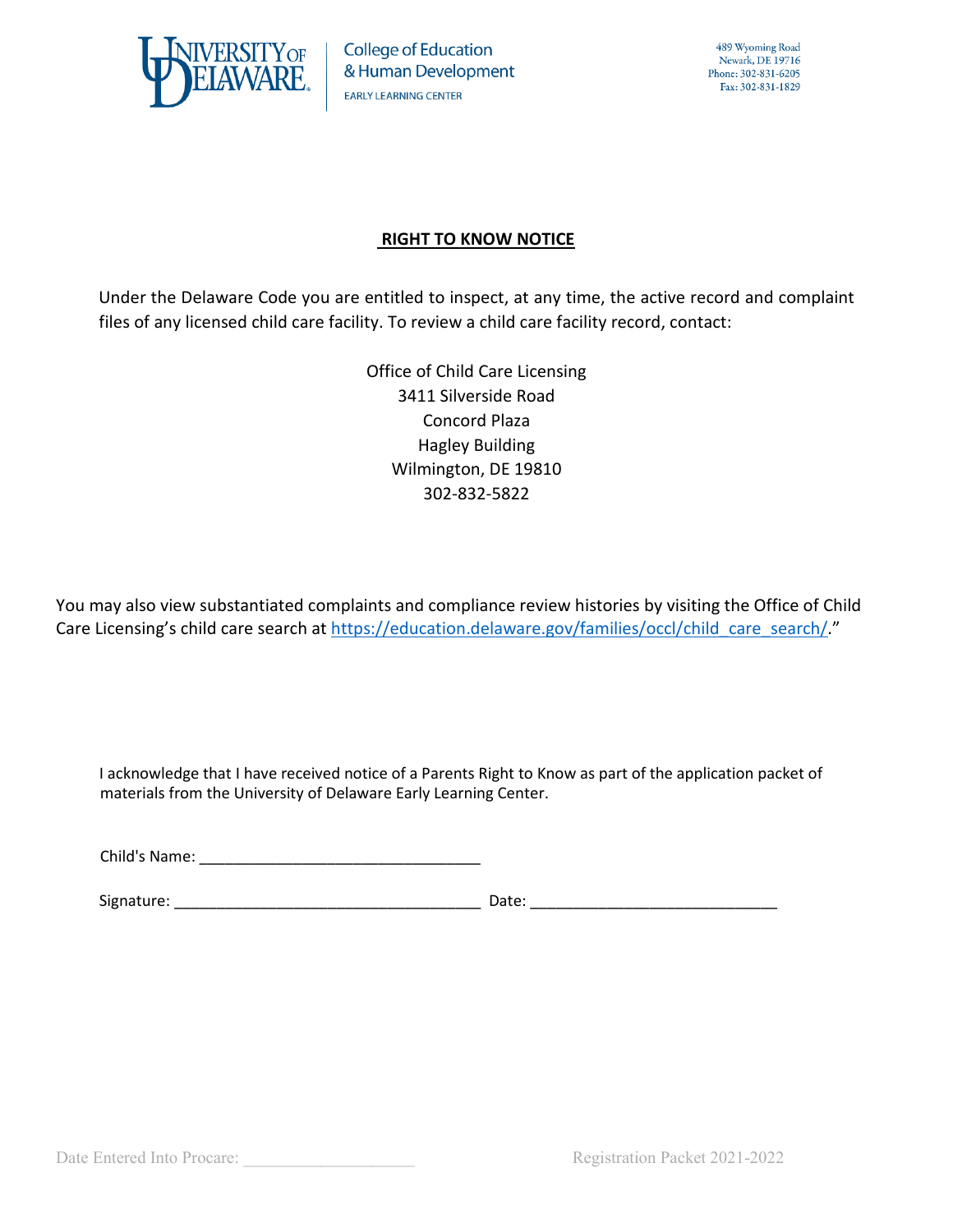

### **Registration Information Packet 2021-2022**

We appreciate your interest in our community at the University of Delaware Early Learning Center (ELC). Prior to enrolling in our center, families must complete a registration packet to be placed on our waitlist. Our goal is to enroll your child as soon as a spot becomes available. You may register your child by returning a completed registration form per each child and the signed copy of the Parents Right to Know Notice. Completed documents may be submitted via mail, email, fax or in person during business hours. We are open Monday-Friday 7AM-6PM.

Submitting a registration packet is not an enrollment application and does not guarantee your child's enrollment on the date desired. When a spot becomes available, you will be contacted by one of our Associate Directors for an interview to determine the best placement for your child. A \$100.00 non-refundable deposit and a completed enrollment packet is required to enroll once you are contacted with a tentative offer. The deposit will be deducted from your first month's tuition.

Families on our waitlist will be contacted as spaces become available. Due to a multitude of variables involved in the enrollment process, we are unable to predict a definite enrollment date until you are contacted by an Associate Director with an offer for enrollment. You may contact our center at any time regarding the status of your child's enrollment. Please note that it is possible for another child to receive a space before your child even if you registered before them because they fit one or more of the considerations outlined below.

Consideration for enrollment offers include but are not limited to:

- Currently enrolled child transitioning to another classroom (e.g. infant moving to toddler)
- Age of child
- Siblings of currently enrolled children
- University of Delaware employees and students
- Participation in New Directions Early Head Start or Early Childhood Assistance Program
- Children living in foster care
- Children with a diagnosed disability
- Purchase of Care authorization
- Community members

## **Registration Information Packet Contents**

- Director's Welcome
- ELC Vision, Mission & Community
- ELC Fact Sheet
- Tuition & Schedule
- Purchase of Care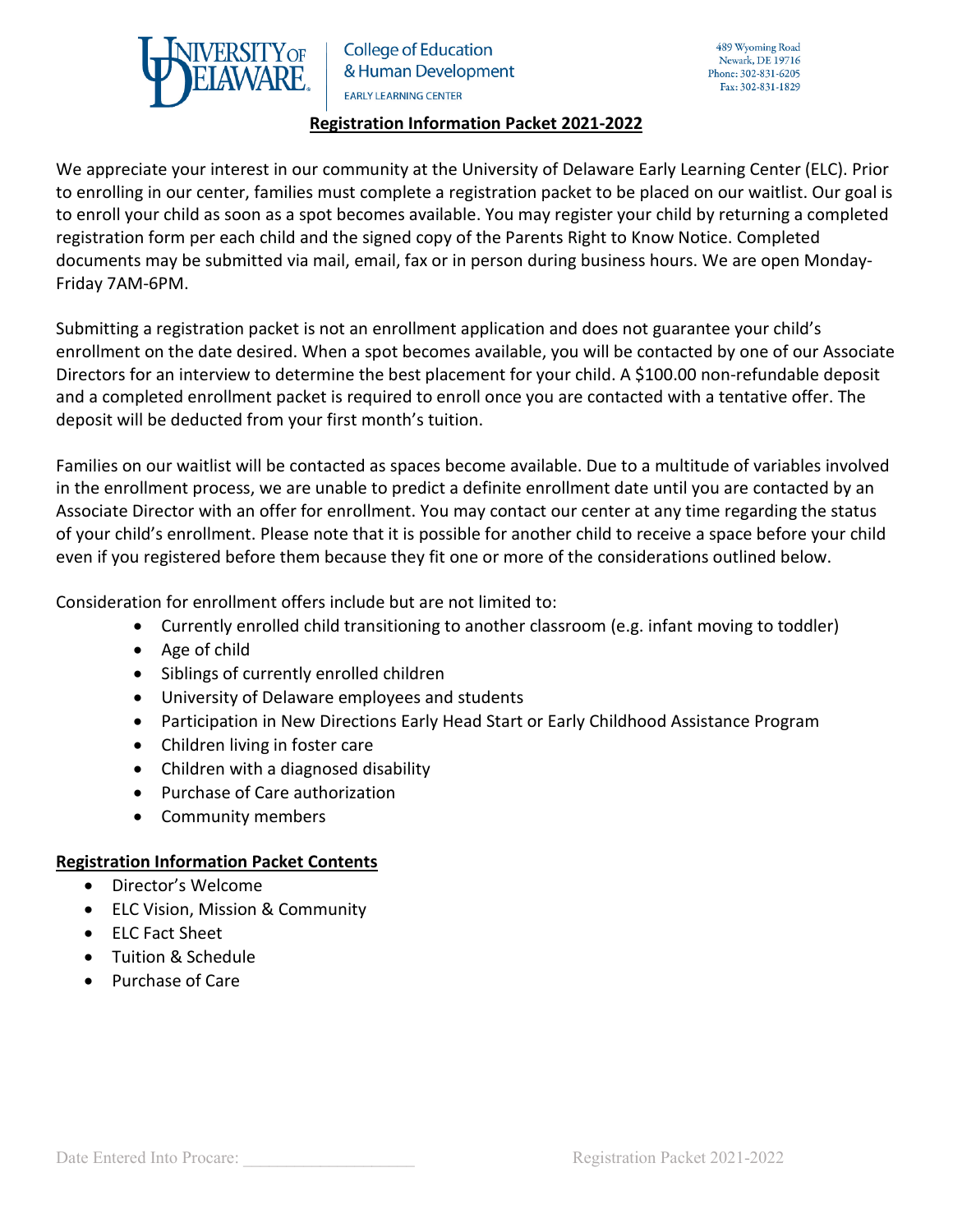

### **Director's Welcome**

Welcome to the Early Learning Center at the University of Delaware. We are delighted you have chosen to partner with us to support the growth, development and learning of your child. The Early Learning Center is a "learning space" and is home to a diverse community -children and families, ELC staff practitioners, faculty, UD students, and community partners joining in an effort to impact each other and promote promising practices where all members blossom, and each learner's abilities and gifts are able to flourish.

The values and beliefs of the Early Learning Center are evident in the way children and adults engage with each other daily.

### **We believe all individuals need to learn in a culture that promotes:**

*Respect for self:* We see children as competent members of society from birth. We value their creativity and nurture their development and learning. We support the need for autonomy and help children and adults discover ways to continually grow and evolve.

*Respect for others:* We see children as members of our learning team. Teamwork is our support system and allows all members of the ELC to effectively work on individual and long-term goals. Adults honor the thinking of all participants of the learning community and communicate in ways to support the optimal outcome for everyone involved.

*Respect for the environment:* We see the environment as an extension of our learning. How we care for and develop our spaces for learning will direct the way we behave in the space. Just as humans evolve, we hope our learning environments are also continually evolving and reflect the ongoing learning that takes place at the Early Learning Center.

The Educational Leadership Team includes two Associate Directors, Kelly Freel our Infant-Toddler expert and Jessica Peace our Preschool/PreK and School-Age expert.

Our Infant-Toddler program is a state of the art child development program where educators engage with families and children to promote healthy, supportive learning opportunities for our youngest members and challenge their curiosity and language development as they learn to understand self and the world around them.

As children transition from the Infant-Toddler world, they are met with great expectation in our quality preschool and PreK program. Our educator's welcome children and families into group learning experiences where children will begin to discover more about friendship, exploring increasing complex ideas and learning more about how our language and communication skill will set the foundation for later reading and lifelong learning.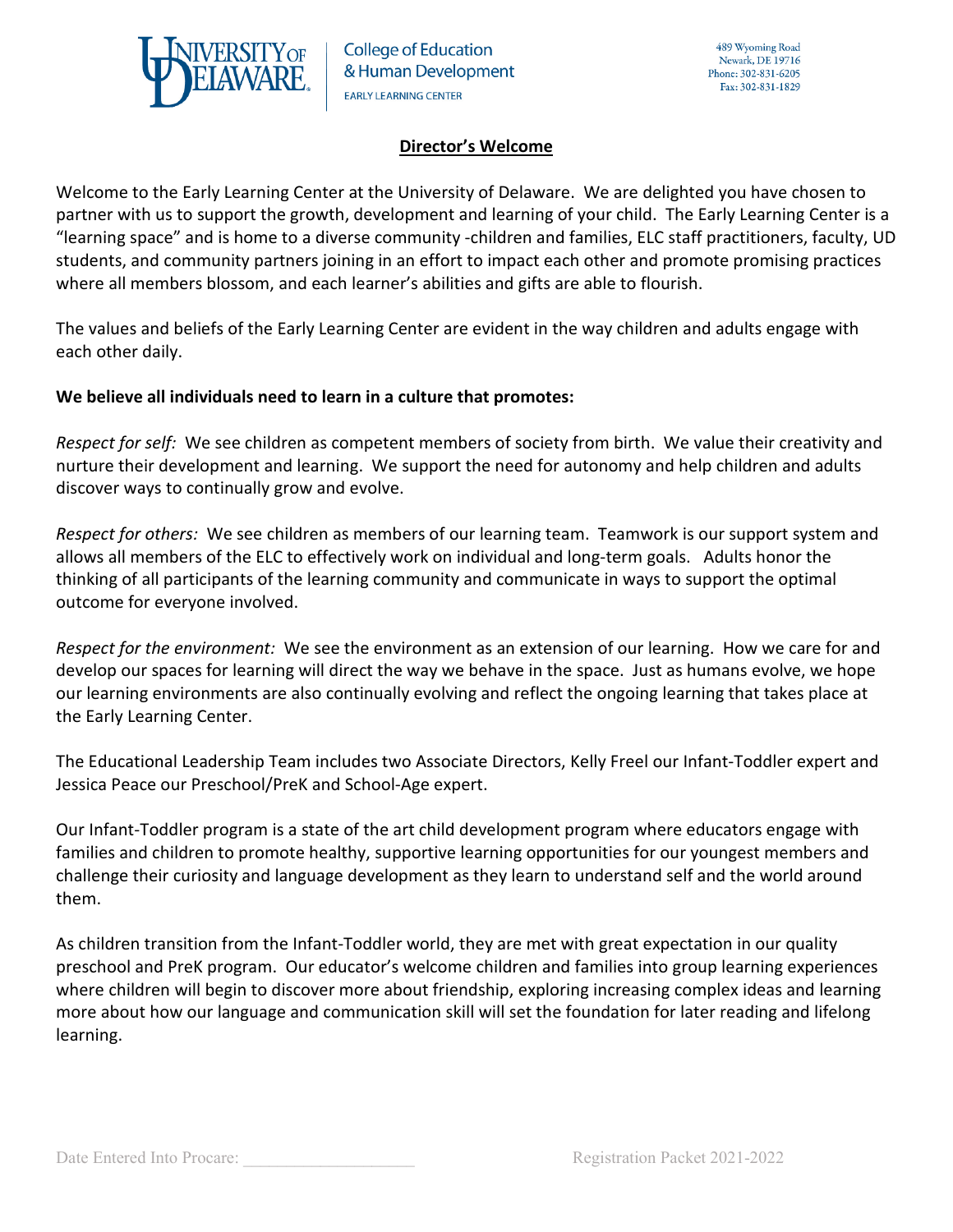

We are confident you have chosen the best early learning environment for your child/children. We strive to provide a learning space for all individuals across the age-span and look forward to partnering with you as we support the learning and development of your child.

Sincerely,

Diana Morello-DeSerio, EdD. Director ELC

Kelly Freel, B.S. Associate Director Infant-Toddlers

Jessica Peace, M.S. Associate Director Preschool/School-Age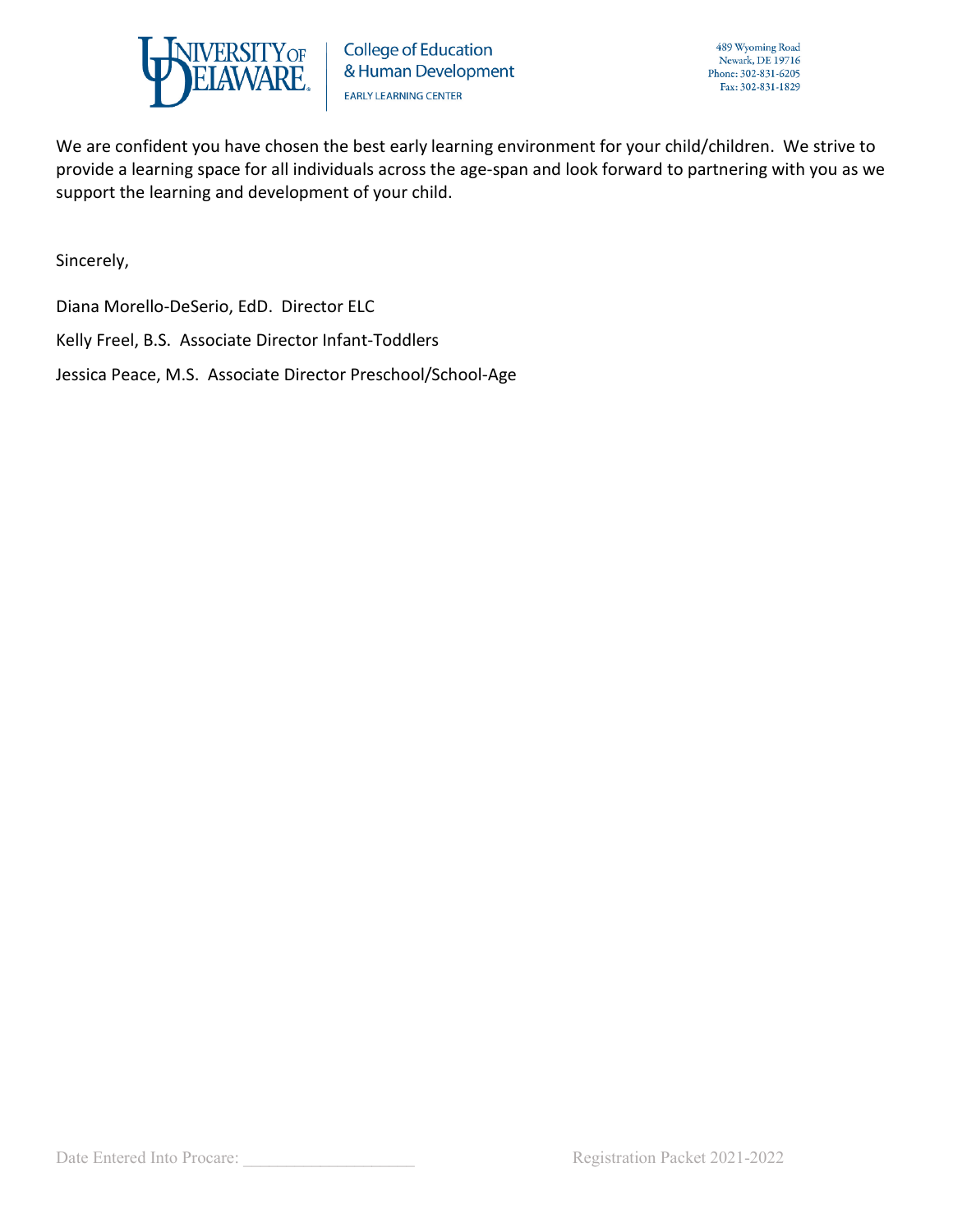

### **Vision, Mission & Community**

The University of Delaware Early Learning Center is a collaborative learning environment where the ELC, university and community work together to provide early learning experiences to support each child, each family, professional educators and future educators. Each classroom varies to reflect the ages of the children, their unique interests and early learning practices supported through research and practice.

At the ELC:

- Children are valued for their ability to do meaningful work, their sense of wonder and curiosity, their perspectives, and their ability to play.
- Families are valued for their bonds and traditions, their ability to play, their commitment to work, home, and community, and their dreams for their children.
- Staff are valued for their vision, their delight in children, their skill and knowledge, their commitment to families.
- Community is valued for their support of children and families, their contribution to the well being of all members and their acts of collaboration to support the future of all individuals

### **Vision of the Early Learning Center**

The UD Early Learning Center is a community of learners where equitable and inquisitive learning experiences instill confidence, resiliency, compassion, and creativity.

#### **Mission of the Early Learning Center**

As leaders of exceptional practices in early childhood education, we celebrate and honor each child and their family to promote optimal development for all. We design engaging environments with children where learning is fostered through play and inquiry, conversations, and discovery. Engagement and collaboration with the academic and research programs of the University of Delaware and the broader community promotes innovative and reflective practices.

#### **Programs at the Early Learning Center**

For children to grow cognitively, physically, and socially, they need stable relationships with adults who know them and their families well. The ELC provides full day programming. There are no part day options.

- In our **Infant/Toddler** program, children stay with the same caregivers from infancy until they are ready to move to the preschool program.
- **Three to five year olds (preschool)** are supported through the foundations of the Creative Curriculum, age appropriate Language and Literacy Strategies and on evidence based framework to support the social/emotional growth and development of children.
- Our **School Age** program serves children from kindergarten to third grade in multiage classroom settings by offering age appropriate activities that support their social emotional growth.
- A nine week School Age **Summer Camp** provides opportunities for children to explore their individual interests. Families have the option of signing up for 4 weeks or more.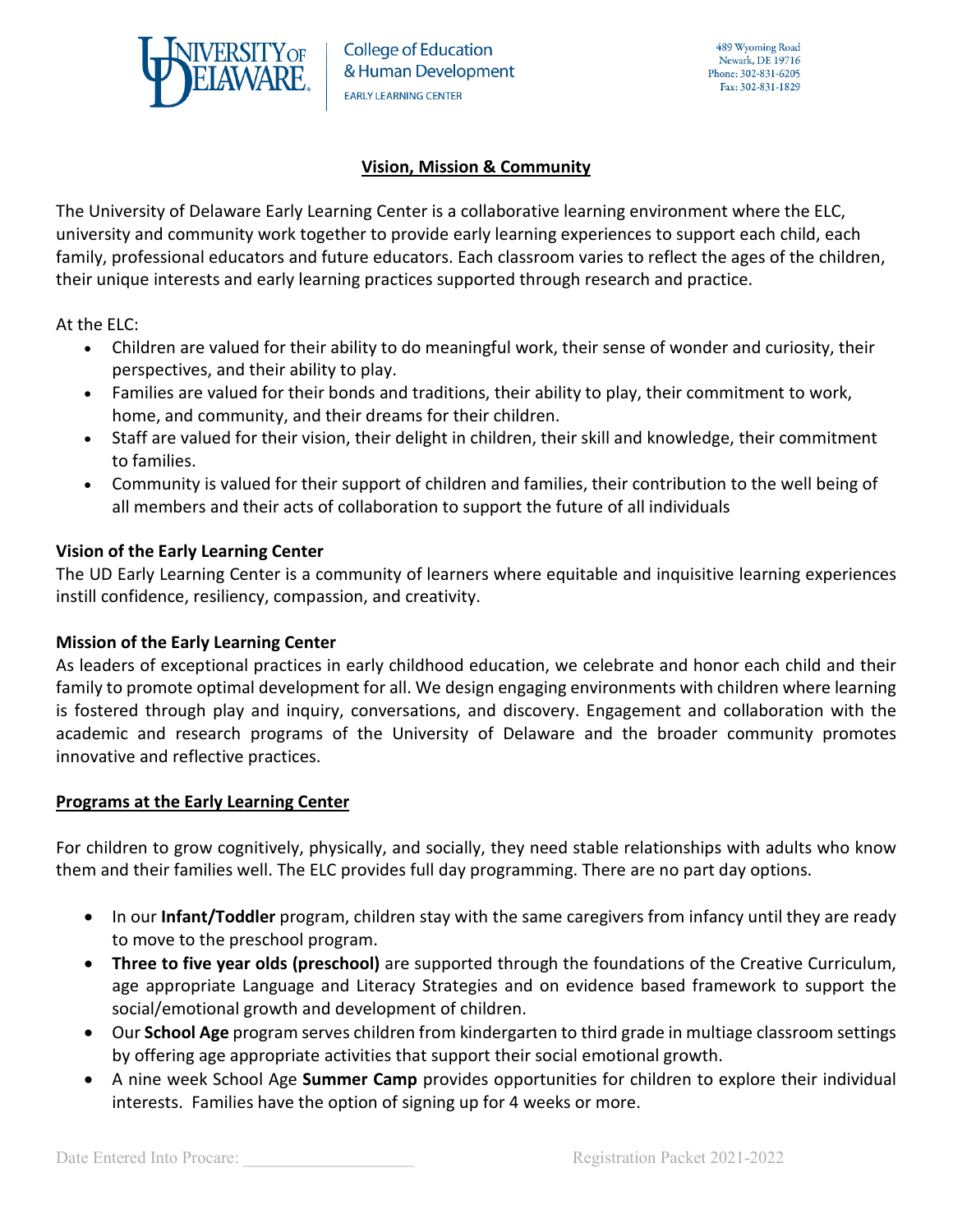

### **Professional Development**

Providing continual high quality programming for all children requires that staff stay abreast with current best practices and research. Throughout the year, the ELC is closed for whole staff professional days. Past professional development trainings have included trauma informed practices, behavior management and social emotional developments. In addition, our staff meets throughout the week to reflect together on the implementation of new practices in their classrooms. Because of this emphasis, the ELC staff routinely exceeds the required 18 hours for professional development required by the state Offices of Childcare Licensing and more importantly, your child's learning opportunities are enhanced.

### **Early Intervention**

The Early Learning Center partners with Child Development Watch and with local school districts to support students who may need additional support with developmental milestones. The Early Learning Center believes all children should be supported in the least restrictive environment with their peers when possible.

#### **Participation in Research**

In line with the mission and vision of the Early Learning Center, we ask that all families enrolled in the ELC participate in the research activities that will allow us all to learn more about children's development and to better support families. If at any time a family decides to no longer participate in a research project you may inform your child's teacher. Enrollment at the Early Learning Center is not based on participation in research projects.

#### **Teacher Candidates**

The Early Learning Center is a host site for student placements and observations. The ELC staff mentor and support undergraduate and graduate students placed at the ELC.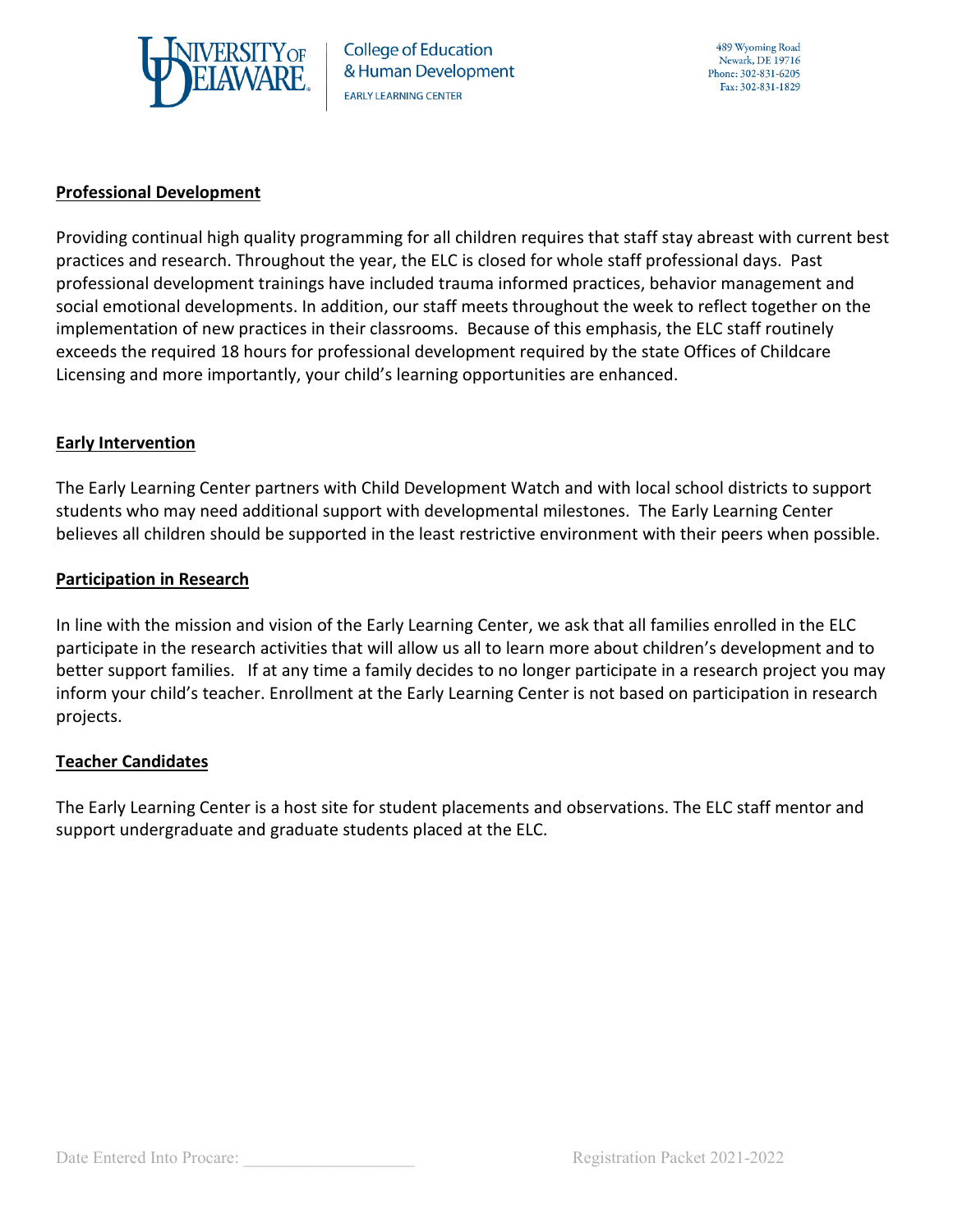

### **Early Learning Center Facts**

| Address:                     | <b>UD Early Learning Center</b> |
|------------------------------|---------------------------------|
|                              | 489 Wyoming Road                |
|                              | Newark, Delaware 19716          |
| Phone:                       | 302-831-6205                    |
| Fax:                         | 302-831-1829                    |
| Email:                       | ud-elc@udel.edu                 |
| Website:                     | www.elc.udel.edu                |
| Family Handbook & Resources: | www.elc.udel.edu/parents/       |
| Hours of Operation:          | Monday $-$ Friday               |
|                              | 7:00 a.m. -6:00 p.m.            |

### **Capacity: 249 children, ages six weeks — 5th Grade**

| <b>Infants</b>    | 24 children                              | Ages 6 wks to 12-16 months            | 4 classrooms |
|-------------------|------------------------------------------|---------------------------------------|--------------|
| <b>Toddlers</b>   | 58 children                              | Ages one to three years               | 7 classrooms |
| Preschool         | 137 children<br>Ages three to five years |                                       | 8 classrooms |
| <b>School Age</b> | 30 children                              | Kindergarten $-5$ <sup>th</sup> Grade | 2 classrooms |

### **Staff/Child Ratios: \* Ratios are based on square footage of classrooms and age of children**

| <b>Infants</b>        | 1:3, maximum group size 6   |
|-----------------------|-----------------------------|
| <b>Toddlers</b>       | 1:6, maximum group size 12  |
| <b>Older Toddlers</b> | Range of 1:4 to 1:6         |
| Preschool             | 1:10, maximum group size 20 |
| Pre-K                 | Range of 1:8 to 1:10        |
| <b>School Age</b>     | 1:15, maximum group size 15 |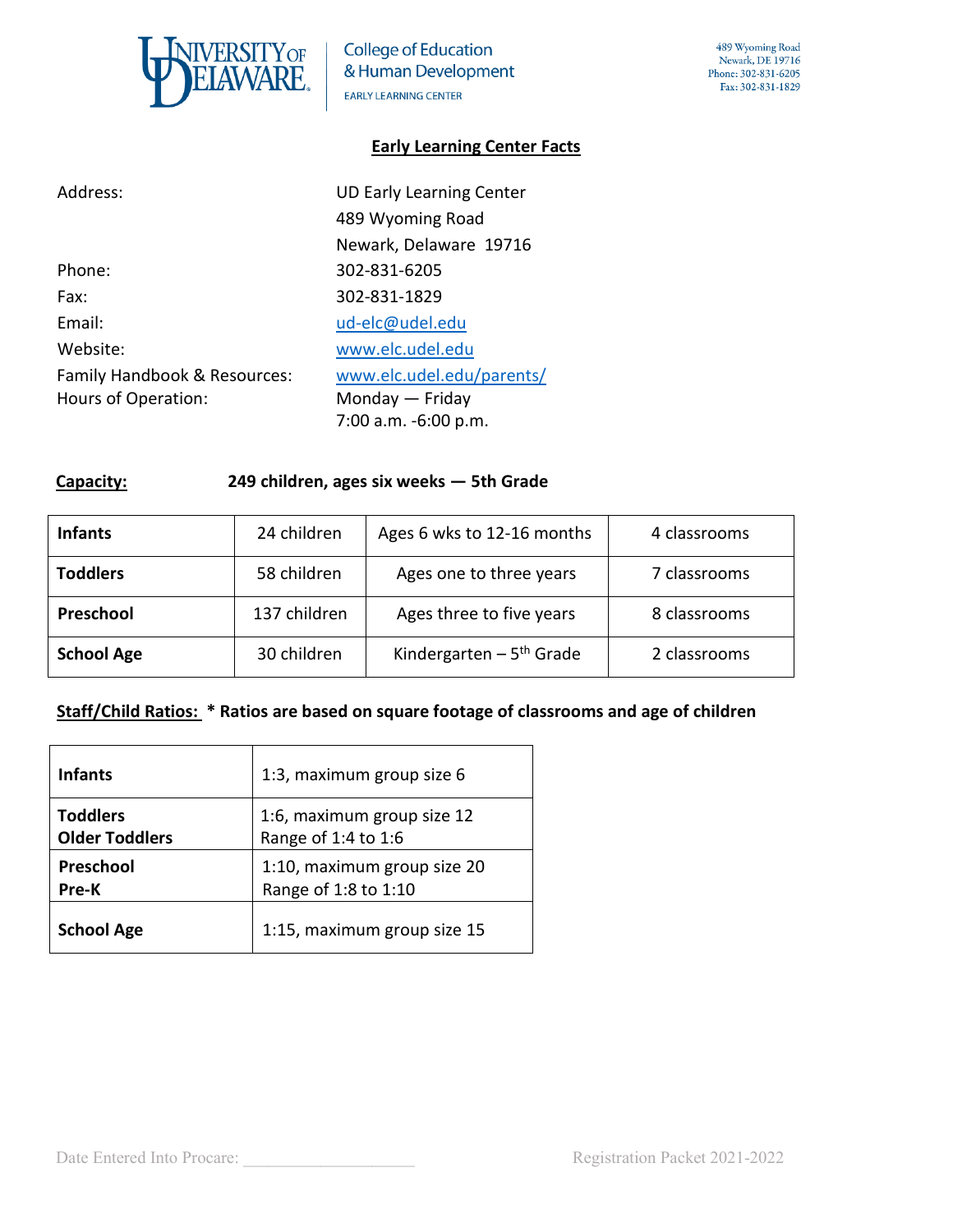

## **Tuition & Schedule**

## **Tuition: Effective 07/01/2021**

| <b>Infants</b>                                                                                                                                                                                                                                                                                  | \$1,476 per month |
|-------------------------------------------------------------------------------------------------------------------------------------------------------------------------------------------------------------------------------------------------------------------------------------------------|-------------------|
| <b>Toddlers</b>                                                                                                                                                                                                                                                                                 | \$1,339 per month |
| Preschool                                                                                                                                                                                                                                                                                       | \$1,133 per month |
| <b>School Age - B/A Care *Tuition for School Age - B/A Care includes full-</b>                                                                                                                                                                                                                  | \$515 per month*  |
| day coverage when schools are closed for professional development,<br>spring break and snow days (approximately 20 days throughout the school<br>year). If there are additional full days of care needed and that we are able<br>to accommodate, there would be additional daily tuition rates. |                   |

### **Important Facts about Tuition**

- Payment options: Cash, check, automatic electronic transfer, or payroll deduction for UD employees.
- Tuition is due monthly in advance of services. If you choose payroll deduction or electronic transfer as your method of payment, tuition can be paid in two installments per month.
- Additional fees include:
	- o *Late Pick-Up* \$5 for the first minute, and \$1/minute per child for each additional minute.
	- o *Late Tuition Payment* \$5 per day with the late charges beginning the 5th of the month, such that the 5<sup>th</sup> will be charged at \$20 to reflect the four prior late days, and \$5 will be added for each calendar day payment is late thereafter.
	- o *Non-Sufficient Funds (NSF)* \$25

## **Tuition cannot be altered due to**

- days missed due to holidays, in-service days, vacation, illness, or emergency closure of the ELC
- and/or siblings or multiple births

## **Meals**

- Breakfast, Lunch and an Afternoon Snack are included in tuition for all age groups
- Parent/guardian may be required to supply food for children who require a special diet that has been prescribed by a physician

## **Days Closed Annually**

- New Year's Day, Martin Luther King Jr's Birthday, Memorial Day, Juneteenth, Independence Day, Labor Day, Thanksgiving Day and the day after, Winter Holiday. In addition, there are 8 professional development days and 2 conference days per year.
- On even number years, the ELC will be closed on Election Day.

## **Transportation**

• For school age children, transportation is offered through your child's school, not the ELC. You must complete a transportation form for your child through your child's service school (Aspira Academy, Newark Charter and West Park Place Elementary).